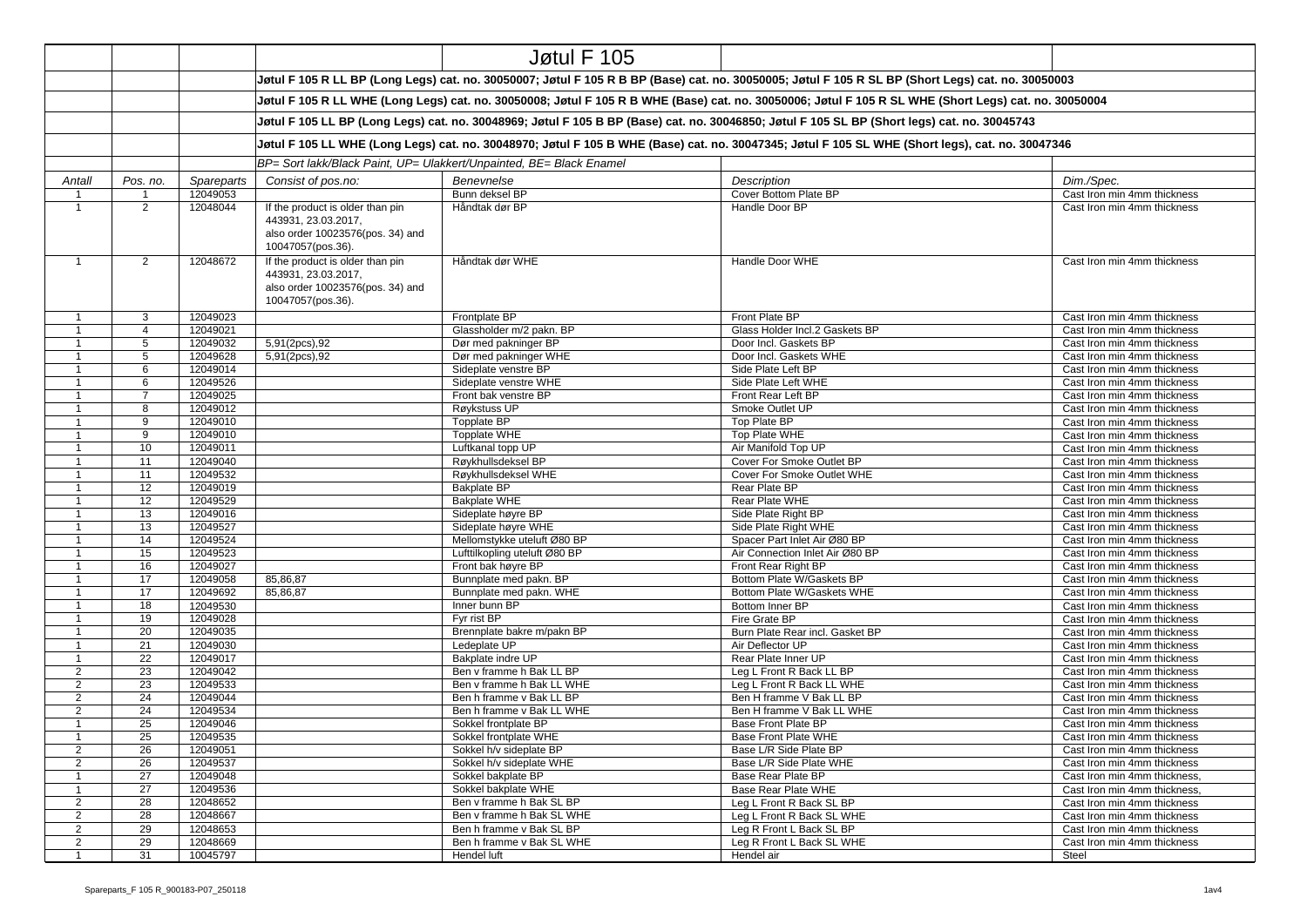|                                |          |                      |                                                                                                                                                       | Jøtul F 105                                                                   |                                                                                                                                                    |                                          |  |  |  |
|--------------------------------|----------|----------------------|-------------------------------------------------------------------------------------------------------------------------------------------------------|-------------------------------------------------------------------------------|----------------------------------------------------------------------------------------------------------------------------------------------------|------------------------------------------|--|--|--|
|                                |          |                      |                                                                                                                                                       |                                                                               | Jøtul F 105 R LL BP (Long Legs) cat. no. 30050007; Jøtul F 105 R B BP (Base) cat. no. 30050005; Jøtul F 105 R SL BP (Short Legs) cat. no. 30050003 |                                          |  |  |  |
|                                |          |                      | Jøtul F 105 R LL WHE (Long Legs) cat. no. 30050008; Jøtul F 105 R B WHE (Base) cat. no. 30050006; Jøtul F 105 R SL WHE (Short Legs) cat. no. 30050004 |                                                                               |                                                                                                                                                    |                                          |  |  |  |
|                                |          |                      | Jøtul F 105 LL BP (Long Legs) cat. no. 30048969; Jøtul F 105 B BP (Base) cat. no. 30046850; Jøtul F 105 SL BP (Short legs) cat. no. 30045743          |                                                                               |                                                                                                                                                    |                                          |  |  |  |
|                                |          |                      | Jøtul F 105 LL WHE (Long Legs) cat. no. 30048970; Jøtul F 105 B WHE (Base) cat. no. 30047345; Jøtul F 105 SL WHE (Short legs), cat. no. 30047346      |                                                                               |                                                                                                                                                    |                                          |  |  |  |
|                                |          |                      |                                                                                                                                                       | BP= Sort lakk/Black Paint, UP= Ulakkert/Unpainted, BE= Black Enamel           |                                                                                                                                                    |                                          |  |  |  |
|                                |          |                      |                                                                                                                                                       |                                                                               |                                                                                                                                                    |                                          |  |  |  |
| Antall                         | Pos. no. | Spareparts           | Consist of pos.no:                                                                                                                                    | Benevnelse                                                                    | Description                                                                                                                                        | Dim./Spec.                               |  |  |  |
| $\overline{1}$                 | 32<br>33 | 10047136<br>10047144 |                                                                                                                                                       | Luftventil                                                                    | Air Valve                                                                                                                                          | Steel                                    |  |  |  |
| $\mathbf{1}$<br>$\overline{1}$ | 34       | 10023576             | If the product is older than pin                                                                                                                      | Ventilplate<br>Skrue Gjengestift med Hul ende M6x25                           | Valveplate<br>Screw Socket Set with Cup point M6x25                                                                                                | <b>Steel</b><br>Steel                    |  |  |  |
|                                |          |                      | 443931, 23.03.2017,<br>Handle(pos. 2) and Hook (pos. 36)<br>is needed.                                                                                |                                                                               |                                                                                                                                                    |                                          |  |  |  |
| $\mathbf{1}$                   | 35       | 10024011             |                                                                                                                                                       | Fjær for klinke                                                               | Spring For Latch                                                                                                                                   | <b>Spring Steel</b>                      |  |  |  |
| $\mathbf{1}$                   | 36       | 10047057             | If the product is older than pin<br>443931, 23.03.2017,<br>also order Handle(pos. 2) and<br>Screw(pos.34).                                            | Krok med aksel                                                                | Hook inclusive Bar                                                                                                                                 | Steel                                    |  |  |  |
| $\mathbf{1}$                   | 37       | 10047087             |                                                                                                                                                       | Glass Dør                                                                     | Glas Door                                                                                                                                          | Ceramic glass 4mm thick                  |  |  |  |
| $\mathbf{1}$                   | 38       |                      |                                                                                                                                                       | Fjær dørhengsel Ø2mm                                                          | Spring Door Hinge Ø2mm                                                                                                                             | <b>Spring Steel</b>                      |  |  |  |
| $\mathbf{1}$                   | 39       | 10049232             | 38,40,41,42(2pcs),70                                                                                                                                  | Hengsel komplett med fjær                                                     | Hinge Complete with Spring                                                                                                                         | Steel                                    |  |  |  |
|                                | 40       |                      |                                                                                                                                                       | Hengsel brakett                                                               | Hinge Bracket                                                                                                                                      | Steel                                    |  |  |  |
| $\mathbf{1}$<br>$\overline{2}$ | 41<br>42 |                      |                                                                                                                                                       | Aksel for hengsel<br>Hengsel lås dør sintret                                  | Axel For Hinge<br>Hinge Lock Door Sintred                                                                                                          | Steel<br>Sint, C50                       |  |  |  |
| $\mathbf{1}$                   | 43       | 21050740             | $3$ parts + 71(2pcs)                                                                                                                                  | Vermikulitt deler, hvelv og sidebrennplater                                   | Vermiculite parts, Baffle And Side Burn Plates                                                                                                     | Vermiculite 600Kg/m <sup>3</sup>         |  |  |  |
| $\mathbf{1}$                   | 44       | 10047074             |                                                                                                                                                       | Lås brakett                                                                   | Lock Bracket                                                                                                                                       | <b>Steel</b>                             |  |  |  |
| $\mathbf{1}$                   | 45       | 51049941             |                                                                                                                                                       | Konveksjonspl bak stål BP                                                     | Convection Shield Rear BP                                                                                                                          | <b>Steel</b>                             |  |  |  |
| $\overline{1}$                 | 45       | 51049942             |                                                                                                                                                       | Konveksjonspl bak stål WHE                                                    | Convection Shield Rear WHE                                                                                                                         | Steel                                    |  |  |  |
| $\overline{1}$                 | 46       | 10045798             |                                                                                                                                                       | Askeskuff                                                                     | Ash Pan                                                                                                                                            | <b>Steel</b>                             |  |  |  |
| $\overline{1}$                 | 47       | 10037359             |                                                                                                                                                       | Hylse Ø10xØ8x15                                                               | Sleeve Ø10xØ8x15                                                                                                                                   | <b>Steel</b>                             |  |  |  |
| $\mathbf{1}$                   | 48       | 10026565             |                                                                                                                                                       | Fjær for ventiler                                                             | Spring For Valves                                                                                                                                  | <b>Stainless Spring Steel</b>            |  |  |  |
| $\overline{4}$                 | 49       | 10026268             |                                                                                                                                                       | Beskyttelseshette M8 6K sort                                                  | Protection Cap M8 Hex Black                                                                                                                        | Polypropylene                            |  |  |  |
| $\overline{1}$                 | 50       | 10047250             |                                                                                                                                                       | Deksel ben/askeleppe                                                          | Cover Legs/Ashlip                                                                                                                                  | Steel                                    |  |  |  |
| $\overline{4}$                 | 51       | 10038419             |                                                                                                                                                       | Høydejusteringsskrue M8x30                                                    | Hight Adjustment Screw M8x30                                                                                                                       | <b>Steel</b>                             |  |  |  |
| $\sqrt{5}$                     | 61       | 10023666             |                                                                                                                                                       | Mutter sekskant med flens M6 DIN 6923                                         | Nut Hexagon Cap Flange M6 DIN 6923                                                                                                                 | St8.8 / ANSI B18.2                       |  |  |  |
| 8                              | 62       | 10023541             |                                                                                                                                                       | Skrue sekskant med flens M6x16 DIN 6921                                       | Screw Hex Cap Flange M6x16 DIN 6921                                                                                                                | St8.8 / ANSI B18.2                       |  |  |  |
| $\mathbf{1}$                   | 63       | 10023517             |                                                                                                                                                       | Mutter sekskant lav M8 DIN 439B                                               | Nut Hexagonal Low M8 DIN 439B                                                                                                                      | Steel                                    |  |  |  |
| $\overline{4}$                 | 64       | 10023578             |                                                                                                                                                       | Skive M10 svart, spesial                                                      | Washer M10 Black, Special                                                                                                                          | Ø10,5xØ25x1,5 Steel                      |  |  |  |
| $\mathbf{1}$                   | 65       | 10023559             |                                                                                                                                                       | Skive M8 Ø8,4xØ20x1.5 DIN 522                                                 | Washer M8 Ø8.4xØ20x1.5 DIN 522                                                                                                                     | St8.8 / ANSI B18.2                       |  |  |  |
| $\mathbf{1}$                   | 66       | 10038500             |                                                                                                                                                       | Låsemutter M8 med flens                                                       | Lock Nut M8 Collar                                                                                                                                 | Steel                                    |  |  |  |
| $\overline{1}$                 | 67       | 10023574             |                                                                                                                                                       | 6kt skr m/f M6x40 DIN 6921-8.8                                                | Hex FI Bolt DIN 6921-M6x40-8.8                                                                                                                     | Steel                                    |  |  |  |
| 29                             | 68       | 10023661             |                                                                                                                                                       | Skrue sekskant med flens M8x16 DIN 6921                                       | Screw Hex Cap Flange M8x16 DIN 6921                                                                                                                | St8.8 / ANSI B18.2                       |  |  |  |
| $\mathbf{1}$                   | 69       | 10023550             |                                                                                                                                                       | Skrue seksk M8x50 Elzn DIN 933                                                | Screw Hexagon M8x50 Elzn DIN 933                                                                                                                   | St8.8 / ANSI B18.2                       |  |  |  |
| $\overline{2}$                 | 70       |                      |                                                                                                                                                       | Festeskive Ø8x15,3                                                            | Attachement Washer Ø8x15,3                                                                                                                         | <b>Spring Steel</b>                      |  |  |  |
| $\overline{2}$                 | 71       | 10023588             |                                                                                                                                                       | Skrue Sylinderhode Innv sekskant M6x12 DIN 912                                | Screw Cylinder Head Int Hexagon M6x12 DIN 912                                                                                                      | St8.8 / ANSI B18.2                       |  |  |  |
| $\overline{4}$                 | 72       | 10023544             |                                                                                                                                                       | Skrue sekskant med flens M6x10 DIN 6921                                       | Screw Hex Cap Flange M6x10 DIN 6921                                                                                                                | St8.8 / ANSI B18.2                       |  |  |  |
| 5<br>3                         | 73<br>74 | 10023662<br>10023780 |                                                                                                                                                       | Skrue sekskant med flens M8x20 DIN 6921                                       | Screw Hex Cap Flange M8x20 DIN 6921                                                                                                                | St8.8 / ANSI B18.2                       |  |  |  |
| $\overline{\mathbf{4}}$        |          |                      |                                                                                                                                                       | Skive Ø6,4xØ18x1,6 Elzn DIN9021                                               | Washer Ø6,4xØ18x1,6 Elzn DIN9021                                                                                                                   | Steel                                    |  |  |  |
| $\overline{4}$                 | 75<br>76 | 10023556<br>10023469 |                                                                                                                                                       | Skrue senkhode innv sekskant M6x16 DIN 7991<br>Skrue seksk M8x20 Elzn DIN 933 | Screw Countersunk Flat Head Int Hex M6x16 DIN 7991<br>Screw Hexagon M8x20 Elzn DIN 933                                                             | St8.8 / ANSI B18.2<br>St8.8 / ANSI B18.2 |  |  |  |
| $\overline{4}$                 | 77       | 10023663             |                                                                                                                                                       | Skrue sekskant med flens M8x25 DIN 6921                                       | Screw Hex Cap Flange M8x25 DIN 6921                                                                                                                | St8.8 / ANSI B18.2                       |  |  |  |
| $\overline{4}$                 | 78       | 10023664             |                                                                                                                                                       | Skrue sekskant med flens M8x30 DIN 6921                                       | Screw Hex Cap Flange M8x30 DIN 6921                                                                                                                | St8.8 / ANSI B18.2                       |  |  |  |
| $\overline{2}$                 | 79       | 10023579             |                                                                                                                                                       | Skive Ø6xØ12xØx0.5 -8.8 Elzn                                                  | Washer Ø6xØ12xØx0.5 -8.8 Elzn                                                                                                                      | St8.8 ELZN                               |  |  |  |
| $\overline{2}$                 | 80       | 10023580             |                                                                                                                                                       | Skrue, sylh. innv6k lavh. M6x16 DIN 7984                                      | Screw, Cylinderh. int. hex, lowh. M6x16 DIN 7984                                                                                                   | St8.8 / ANSI B18.2                       |  |  |  |
| $\overline{2}$                 | 81       | 10023588             |                                                                                                                                                       | Skrue Sylinderhode Innv sekskant M6x20 DIN 912                                | Screw Cylinder Head Int Hexagon M6x20 DIN 912                                                                                                      | St8.8 / ANSI B18.2                       |  |  |  |
| $\mathbf{1}$                   | 86       | 10049974             |                                                                                                                                                       | Pakning flat bunn F 105                                                       | Gasket flat bottom F 105                                                                                                                           | SW 266x205x2mm                           |  |  |  |
|                                | 87       |                      | 50027205 (5m)                                                                                                                                         | Pakning mellom bunn og bakplate indre                                         | Gasket Between Bottom And Rear Plate Inner                                                                                                         | LD 250-2 graph Ø6,4x650mm                |  |  |  |
|                                | 88       | 10049008             |                                                                                                                                                       | Isolasjonsmatte bak                                                           | Insulating Blanket Rear                                                                                                                            | Fibre                                    |  |  |  |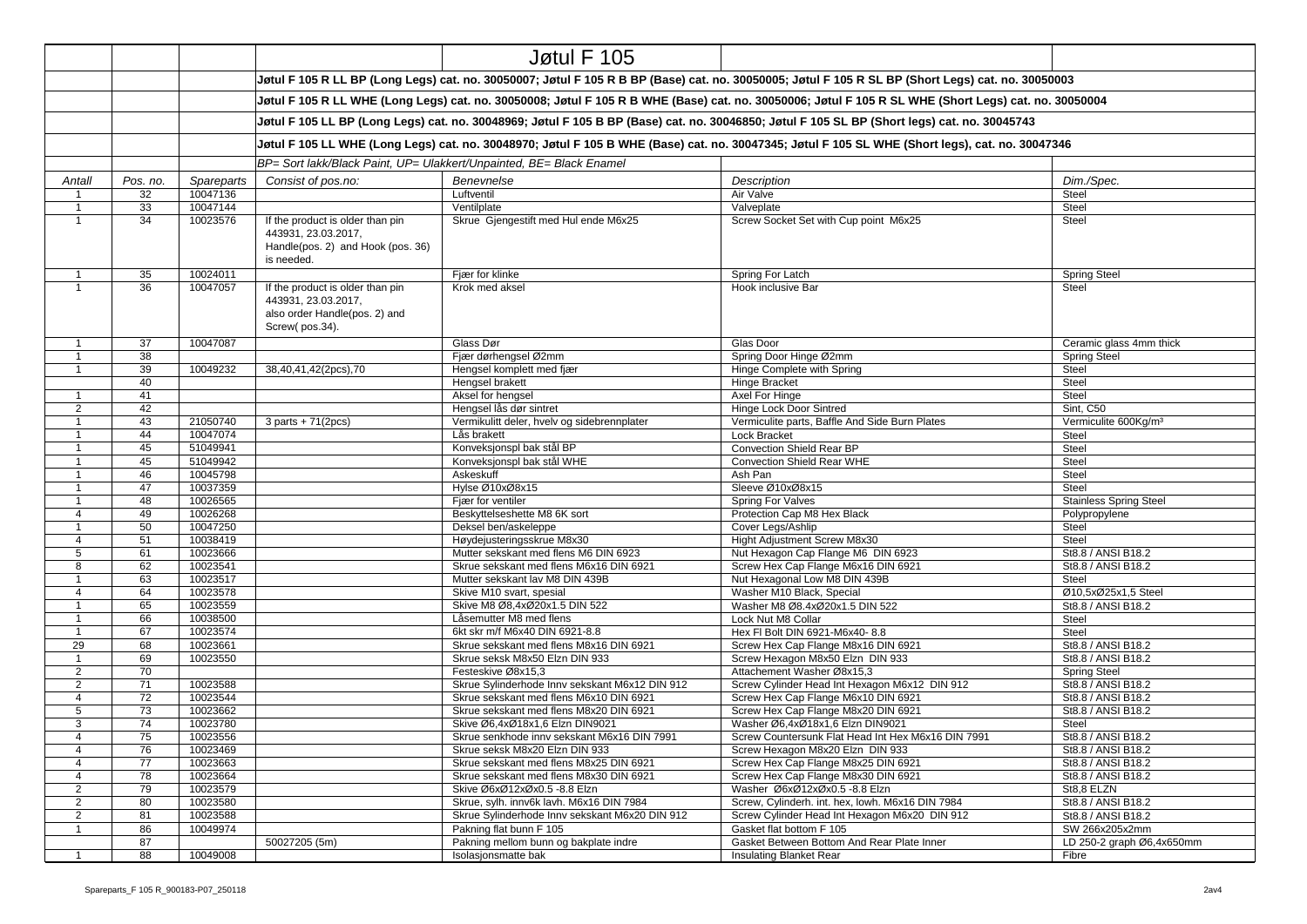|                |          |            |                                                                                                                                                                                                                                                                                                       | Jøtul F 105                                                         |                                                                                                                                                    |                                   |  |  |
|----------------|----------|------------|-------------------------------------------------------------------------------------------------------------------------------------------------------------------------------------------------------------------------------------------------------------------------------------------------------|---------------------------------------------------------------------|----------------------------------------------------------------------------------------------------------------------------------------------------|-----------------------------------|--|--|
|                |          |            |                                                                                                                                                                                                                                                                                                       |                                                                     | Jøtul F 105 R LL BP (Long Legs) cat. no. 30050007; Jøtul F 105 R B BP (Base) cat. no. 30050005; Jøtul F 105 R SL BP (Short Legs) cat. no. 30050003 |                                   |  |  |
|                |          |            | Jøtul F 105 R LL WHE (Long Legs) cat. no. 30050008; Jøtul F 105 R B WHE (Base) cat. no. 30050006; Jøtul F 105 R SL WHE (Short Legs) cat. no. 30050004<br>Jøtul F 105 LL BP (Long Legs) cat. no. 30048969; Jøtul F 105 B BP (Base) cat. no. 30046850; Jøtul F 105 SL BP (Short legs) cat. no. 30045743 |                                                                     |                                                                                                                                                    |                                   |  |  |
|                |          |            |                                                                                                                                                                                                                                                                                                       |                                                                     |                                                                                                                                                    |                                   |  |  |
|                |          |            | Jøtul F 105 LL WHE (Long Legs) cat. no. 30048970; Jøtul F 105 B WHE (Base) cat. no. 30047345; Jøtul F 105 SL WHE (Short legs), cat. no. 30047346                                                                                                                                                      |                                                                     |                                                                                                                                                    |                                   |  |  |
|                |          |            |                                                                                                                                                                                                                                                                                                       | BP= Sort lakk/Black Paint, UP= Ulakkert/Unpainted, BE= Black Enamel |                                                                                                                                                    |                                   |  |  |
| Antall         | Pos. no. | Spareparts | Consist of pos.no:                                                                                                                                                                                                                                                                                    | Benevnelse                                                          | Description                                                                                                                                        | Dim./Spec.                        |  |  |
|                | 89       |            | 50027205 (5m)                                                                                                                                                                                                                                                                                         | Pakning mellom brennplate bakre og bakplate indre                   | Gasket Between Burn Plate Rear And Rear Plate Inner                                                                                                | LD 250-2 graph Ø6,4x980mm         |  |  |
| $\overline{1}$ | 90       |            | 50027203 (5m)                                                                                                                                                                                                                                                                                         | Pakning mellom glassholder og front                                 | Gasket Between Glass Holder And Front                                                                                                              | LD 375-2 Ø9.5x1350mm              |  |  |
| $\overline{2}$ | 91       |            | 50027204 (5m)                                                                                                                                                                                                                                                                                         | Pakning under glass                                                 | <b>Gasket Under Glass</b>                                                                                                                          | V-125x40mm graph W/A              |  |  |
| $\mathbf{1}$   | 92       |            | 50027205 (5m)                                                                                                                                                                                                                                                                                         | Pakning til dørglass                                                | <b>Gasket For Door Glass</b>                                                                                                                       | LD 250-2 graph Ø6,4x1180mm        |  |  |
| $\overline{2}$ | 93       |            | 50027205 (5m)                                                                                                                                                                                                                                                                                         | Pakning til røykstuss deksel                                        | Gasket Smoke Outlet And Cover                                                                                                                      | LD 250-2 graph Ø6,4x500mm         |  |  |
| $\overline{1}$ | 94       |            | 50027212 (5m)                                                                                                                                                                                                                                                                                         | Pakning for røykrørstilkobling                                      | <b>Gasket For Flue Connection</b>                                                                                                                  | WT-187x18,4 graph.W/A 660mm       |  |  |
| $\overline{1}$ | 95       |            | 50027203 (5m)                                                                                                                                                                                                                                                                                         | Pakning topplate                                                    | Gasket Top Plate                                                                                                                                   | LD 375-2 Ø9,5x1100mm              |  |  |
| $\overline{1}$ | 96       |            | 50027203 (5m)                                                                                                                                                                                                                                                                                         | Pakning mellom glass og dør                                         | Gasket Between Glas And Door                                                                                                                       | LD 375-2 Ø9,5x1180mm              |  |  |
|                |          |            |                                                                                                                                                                                                                                                                                                       |                                                                     |                                                                                                                                                    |                                   |  |  |
|                |          |            |                                                                                                                                                                                                                                                                                                       | Soapstone Top cat. no. 51049066 BP, 51049539 WHE                    |                                                                                                                                                    |                                   |  |  |
| $\overline{1}$ | 100      | 51049066   |                                                                                                                                                                                                                                                                                                       | Kleber topp kompl BP                                                | Soapstone Top Complete BP                                                                                                                          |                                   |  |  |
| $\overline{1}$ | 100      | 51049539   |                                                                                                                                                                                                                                                                                                       | Kleber topp kompl WHE                                               | Soapstone Top Complete WHE                                                                                                                         |                                   |  |  |
| $\mathbf 1$    | 101      | 10048733   |                                                                                                                                                                                                                                                                                                       | Kleber topp                                                         | Soapstone Top                                                                                                                                      | Soapstone                         |  |  |
| $\overline{1}$ | 102      | 12049055   |                                                                                                                                                                                                                                                                                                       | Toppdeksel kleber BP                                                | Cover Soapstone BP                                                                                                                                 | Cast Iron min 4mm thickness       |  |  |
| $\overline{1}$ | 102      | 12049762   |                                                                                                                                                                                                                                                                                                       | Toppdeksel kleber WHE                                               | Cover Soapstone WHE                                                                                                                                | Cast Iron min 4mm thickness       |  |  |
| $\mathbf{1}$   | 103      | 12049056   |                                                                                                                                                                                                                                                                                                       | Deksel Ø125 til kleber BP                                           | Cover Ø125 For Soapstone BP                                                                                                                        | Cast Iron min 4mm thickness       |  |  |
| $\overline{1}$ | 103      | 12049763   |                                                                                                                                                                                                                                                                                                       | Deksel Ø125 til kleber WHE                                          | Cover Ø125 For Soapstone WHE                                                                                                                       | Cast Iron min 4mm thickness       |  |  |
| $\overline{1}$ | 104      | 10049465   |                                                                                                                                                                                                                                                                                                       |                                                                     | Heatshield Soapston BP                                                                                                                             | Steel                             |  |  |
| $\mathbf{1}$   |          |            |                                                                                                                                                                                                                                                                                                       | Skjermplate kleber BP                                               | <b>Heatshield Soapston WP</b>                                                                                                                      |                                   |  |  |
|                | 104      | 10049466   |                                                                                                                                                                                                                                                                                                       | Skjermplate kleber WP                                               |                                                                                                                                                    | Steel                             |  |  |
| $\overline{2}$ | 105      | 10023680   |                                                                                                                                                                                                                                                                                                       | Plateskrue med flens 4,2x13 DIN 6928                                | Tapping Screw 4,2x13 DIN 6928                                                                                                                      |                                   |  |  |
|                |          |            | Ash Lip<br>cat. no. 51049065 BP                                                                                                                                                                                                                                                                       |                                                                     |                                                                                                                                                    |                                   |  |  |
| $\overline{1}$ | 106      | 51049065   | 107,51                                                                                                                                                                                                                                                                                                | Askeleppe LL/SL BP                                                  | Ash Lip LL/SL BP                                                                                                                                   |                                   |  |  |
| $\mathbf{1}$   | 107      | 12049054   |                                                                                                                                                                                                                                                                                                       | Askeleppe BP                                                        | Ash Lip BP                                                                                                                                         | Cast Iron min 4mm thickness       |  |  |
|                |          |            |                                                                                                                                                                                                                                                                                                       |                                                                     |                                                                                                                                                    |                                   |  |  |
|                |          |            | Adaptor Ø125-Ø130mm                                                                                                                                                                                                                                                                                   | cat. no. 51050233                                                   |                                                                                                                                                    |                                   |  |  |
|                |          |            |                                                                                                                                                                                                                                                                                                       |                                                                     |                                                                                                                                                    |                                   |  |  |
| $\mathbf{1}$   | 108      |            |                                                                                                                                                                                                                                                                                                       | Overgangsstuss Ø125-Ø130 0,8 BP                                     | Adapter Ø125-Ø130 0,8 BP                                                                                                                           | Steel                             |  |  |
|                |          |            | Outside Air Connection Ø80mm cat no. 51047509                                                                                                                                                                                                                                                         |                                                                     |                                                                                                                                                    |                                   |  |  |
| $\mathbf{1}$   | 109      | 51047509   |                                                                                                                                                                                                                                                                                                       | Utelufttilkobling Ø80mm                                             | Outside Air Connection Ø80mm                                                                                                                       |                                   |  |  |
|                |          |            |                                                                                                                                                                                                                                                                                                       |                                                                     |                                                                                                                                                    |                                   |  |  |
|                |          |            | Handle For Ashpan cat.no.51049070                                                                                                                                                                                                                                                                     |                                                                     |                                                                                                                                                    |                                   |  |  |
|                | 110      | 51049070   |                                                                                                                                                                                                                                                                                                       | Håndtak askeskuff                                                   | Handle For Ashpan                                                                                                                                  |                                   |  |  |
|                |          |            |                                                                                                                                                                                                                                                                                                       |                                                                     |                                                                                                                                                    |                                   |  |  |
|                |          |            | Floor Plate Glass (Germany) cat. no. 50049163                                                                                                                                                                                                                                                         |                                                                     |                                                                                                                                                    |                                   |  |  |
| $\overline{1}$ | 111      | 50049163   |                                                                                                                                                                                                                                                                                                       | Gulvplate glass for Tyskland                                        | Floor Plate Glass For Germany                                                                                                                      | W1022xD955mm, 6mm thick, tempered |  |  |
|                |          |            |                                                                                                                                                                                                                                                                                                       |                                                                     |                                                                                                                                                    |                                   |  |  |
|                |          |            |                                                                                                                                                                                                                                                                                                       | Floor Plate Steel W/HOLE (Germany) cat. no. 51049134                |                                                                                                                                                    |                                   |  |  |
| $\mathbf{1}$   | 112      | 51049134   |                                                                                                                                                                                                                                                                                                       | Gulvplate stål m/hull for Tyskland BP                               | Floor Plate Steel W/Hole For Germany BP                                                                                                            | W1022xD955mm, 1,25mm thick, Black |  |  |
|                |          |            |                                                                                                                                                                                                                                                                                                       | Floor Plate Glass W/HOLE (Germany) cat. no. 50049132                |                                                                                                                                                    |                                   |  |  |
| $\mathbf{1}$   | 113      | 50049132   |                                                                                                                                                                                                                                                                                                       | Gulvplate glass m/hull for Tyskland                                 | Floor Plate Glass W/Hole For Germany                                                                                                               | W1022xD955mm, 6mm thick, tempered |  |  |
|                |          |            |                                                                                                                                                                                                                                                                                                       |                                                                     |                                                                                                                                                    |                                   |  |  |
|                |          |            | Floor Plate Glass (NO/SE/DK/FI) cat. no. 50049162                                                                                                                                                                                                                                                     |                                                                     |                                                                                                                                                    |                                   |  |  |
|                | 114      | 50049162   |                                                                                                                                                                                                                                                                                                       | Gulvplate glass for NO/SE/DK/FI                                     | Floor Plate Glass For NO/SE/DK/FI                                                                                                                  | W722xD855mm, 6mm thick, tempered  |  |  |
|                |          |            |                                                                                                                                                                                                                                                                                                       |                                                                     |                                                                                                                                                    |                                   |  |  |